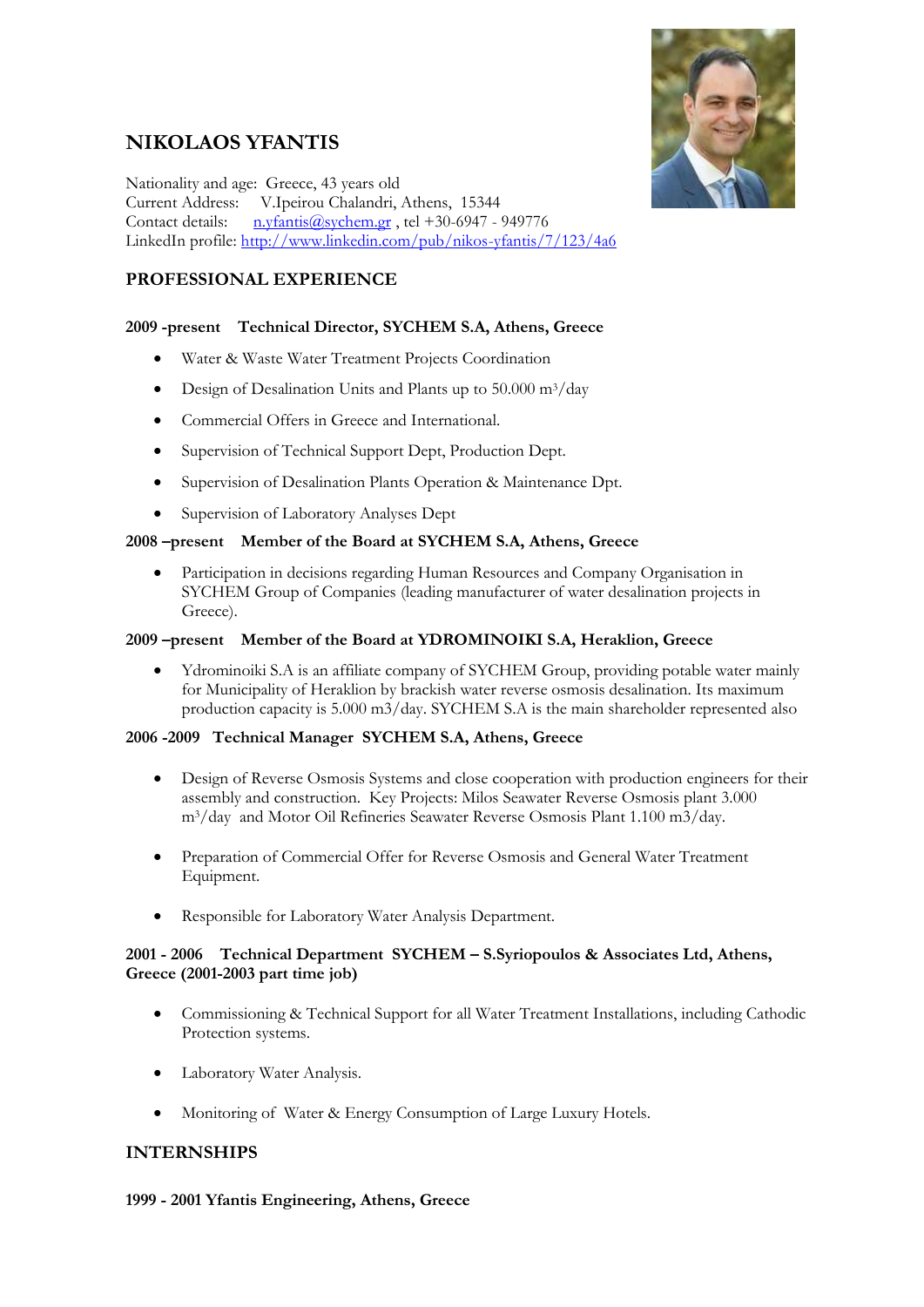- Performed technical surveys for Energy and Water Resources in Large Luxury Hotels.

- Basic Water Laboratory Analysis.

# **EDUCATION**

#### **2004- 2011 National Technical University of Athens (NTUA), Greece**

- Ph.D on Chemical Engineering, NTUA (Prof.Dr.S.Liodakis)
- Ph.D Thesis: 'Design and Operation of Desalination Units with Reverse Osmosis Case Studies'.

#### **1998 - 2003 National Technical University of Athens (NTUA), Greece**

- **Chemical Engineer**: Master of Engineering equivalent 5 –year course, completed in 5 years
- Specialization: Material Science and Engineering.
- Thesis on 'Study of Legionellosis in heating water circuits in European Union' (grade 10/10). Presented at 6<sup>th</sup> International Conference SMESME (Stimulating Manufacturing Excellence in Small & Medium Enterprises) in Athens.

## **1997 - 1998 Democritus Thrace University, Xanthi, Greece**

• Student at the Department of Electrical & Computer Engineering

### **1990 - 1996 Preliminary and High School studies**

• Graduation Degree 17.6

#### **Languages:**

Greek mother tongue, fluent in English (Cambridge Proficiency Diploma), German (basic).

#### **IT Skills:**

Microsoft Office, Reverse Osmosis System Analysis, IMS Design, Grundfos Wincaps, Windows, AutoCAD (basic knowledge), Fortran, Hardware & Network knowledge.

#### **Selected Publications & Memberships:**

- Ν.Yfantis, D.Yfantis, "Design of a UF-RO combined system for wastewater reuse in Crete A case study", 11th International Conference on Environmental Science and Technology -2009, Chania 3-5 September 2009
- Ν.Yfantis, S. Liodakis, D.Yfantis, Pilot operation of a UF-RO combined system for wastewater reuse in Crete – A case study, Proceedings of 3rd Small and Decentralized Water and Wastewater Treatment Plants International Conference SWAT 2010, Skiathos, 14-16 May 2010.
- Ν.Yfantis, D.Yfantis, "Design of a UF-RO combined system for wastewater reuse in Crete A case study", 11th International Conference on Environmental Science and Technology -2009, Chania 3-5 September 2009
- Ν.Yfantis, D.Yfantis, G. Roupakas, S. Liodakis, Optimization of Reverse Osmosis Desalination Plants